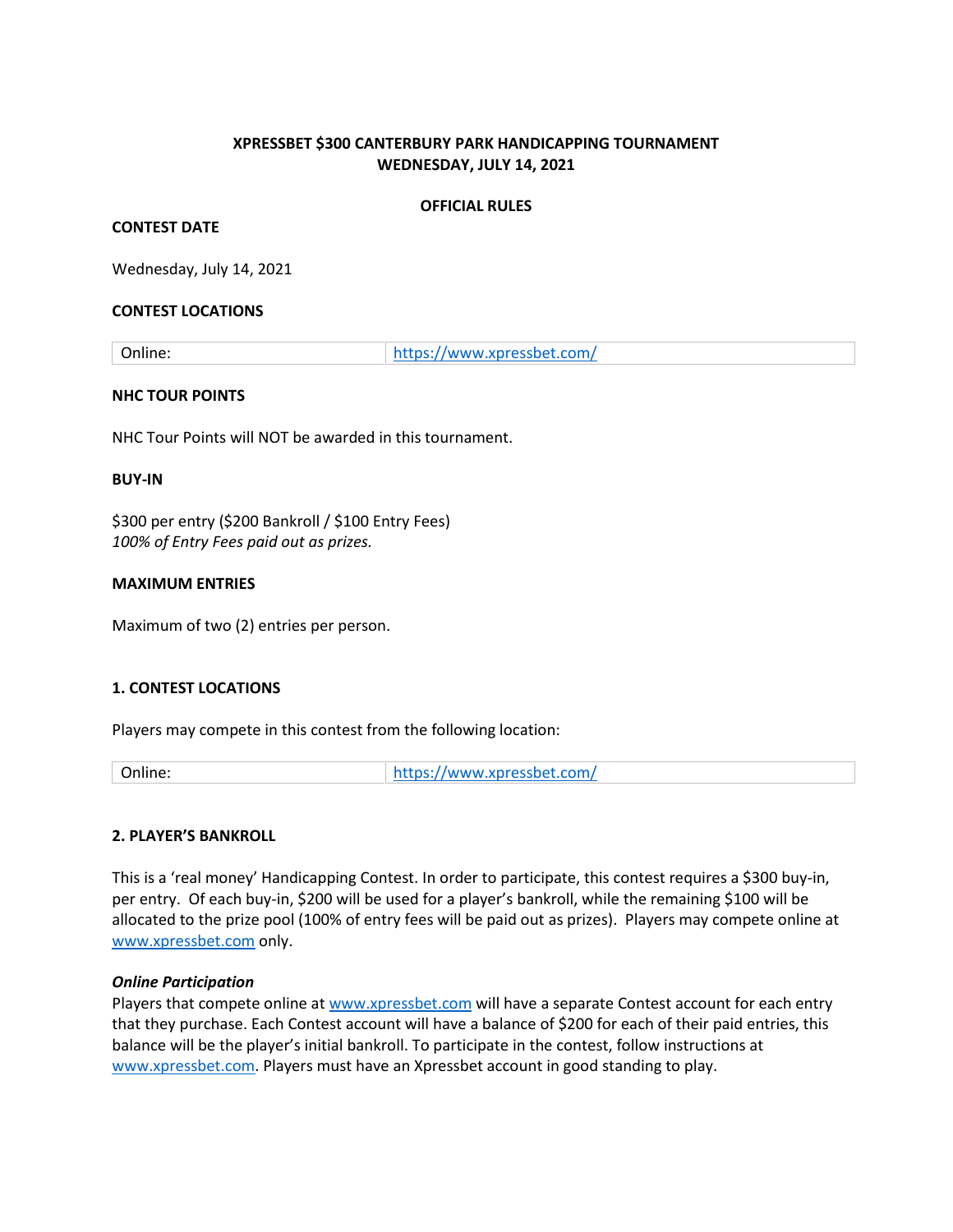At the conclusion of the Contest, any dollar amount remaining within the Xpressbet Contest account remains the property of the player. Xpressbet will transfer funds from the Contest account back to the player's primary Xpressbet account at the conclusion of the Contest.

## **3. TO ENTER**

As mentioned previously, players may compete in this contest on Wednesday, July 14, 2021 online at xpressbet.com. There is a maximum of two (2) entries per person.

Players participating online with Xpressbet must be at least 18 years old (21 years old in Alabama, Arizona, Indiana, Iowa, Kansas, New Hampshire, North Dakota and Washington).

Entries will be accepted up until the start of Race 1 at Canterbury Park on Wednesday, July 14, 2021.

#### *To Register for an Xpressbet.com Entry*

Online entries will be accepted up until the start of Race 1 at Canterbury Park on Wednesday, July 14, 2021.

Online registration begins on Monday, July 12, 2021 at approximately 12:00PM ET. To participate in the contest, follow instructions a[t www.xpressbet.com.](http://www.xpressbet.com/) Participants must have or open a valid Xpressbet account that is in good standing, subject to the Xpressbet terms and conditions. Due to state regulations, residents of the state of Washington are ineligible to participate in this tournament. Residents of state(s) that are unable to bet Canterbury Park are also ineligible to participate in this tournament online.

## **4. FORMAT**

- Tournament races are Races 1 8 from Canterbury Park on Wednesday, July 14, 2021.
- Quarter Horse races on the card (Races  $9 12$ ) are not included in this tournament.
- -
- Due to technical limitations, the Double linking Race 8 to Race 9 may be offered on some wagerpads. That bet will not count for tournament wagers and tournament players should not wager in that pool.
- Permitted wagers are Win, Place, Show, Exacta, Trifecta and Daily Double.
- No Superfecta, Super High 5, Pick 3, Pick 4, Pick 5 or Pick 6 wagers are permitted in this contest. The Parlay function for Win, Place and Show wagers is not permitted in this contest.
- Players must wager a minimum of five (5) contest races at a minimum of \$20 on each of the five (5) races.
- Players must wager, at minimum, their entire \$200 bankroll during the contest.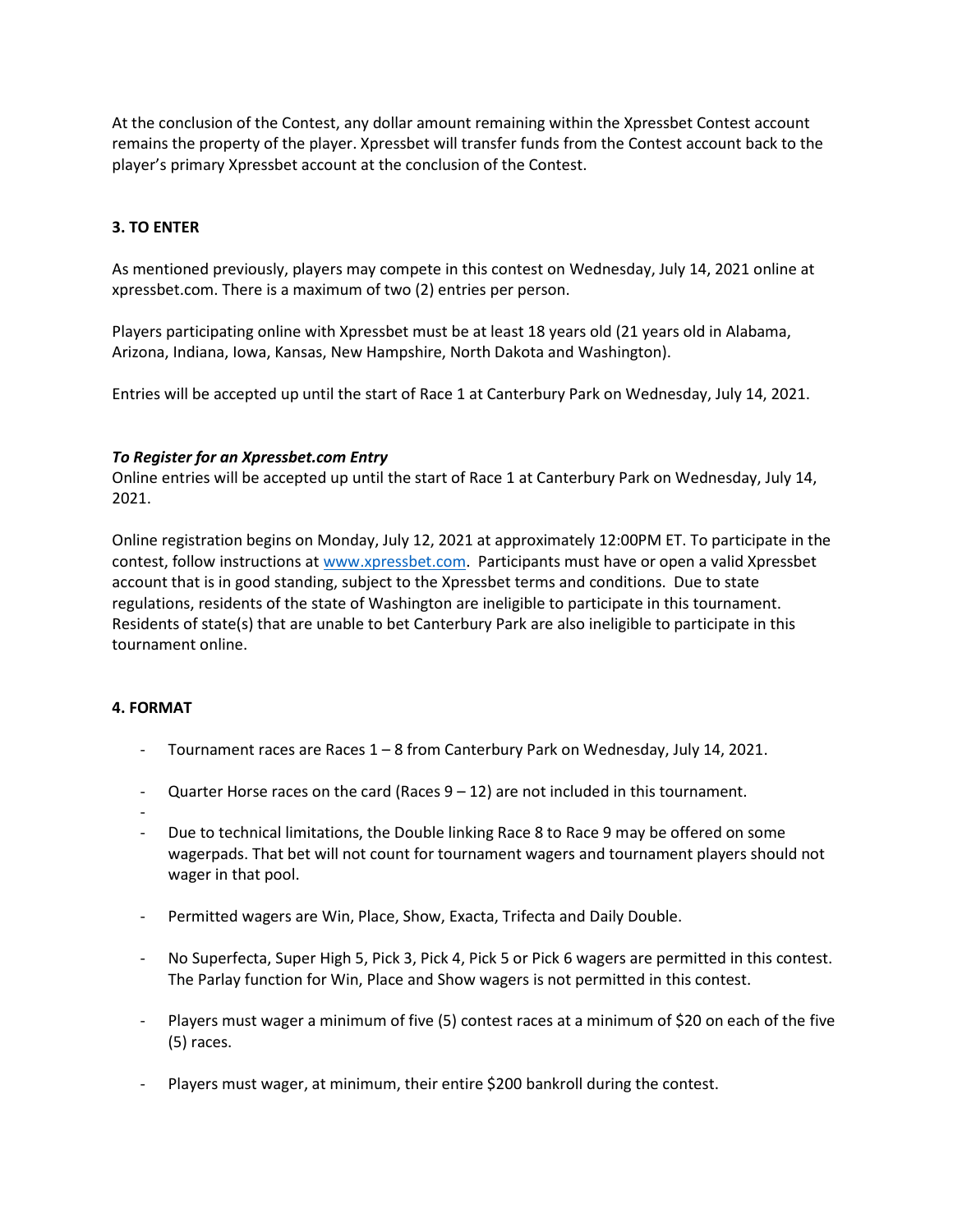- There are no maximums players may wager as much as they want, including the winnings from their bankroll, whenever they wish.
- For purposes of this contest, a Daily Double wager counts as a bet on one (1) contest race. For example, a Daily Double wager on Race 4 (linking to Race 5) will count as a wager on Race 4.
- In the unlikely event of a cancellation of a race card, Tournament Officials reserve the right to substitute races from another racetrack or cancel the tournament and issue refunds to all participants.

Should an entry in this contest fail to meet the above-mentioned requirements, that entry may be disqualified from the contest, making the entry ineligible to win prizes. Any situation involving a late scratch where it is deemed the players were not given sufficient time to adjust their betting will be handled on a case-by-case basis by contest officials.

The player with the largest bankroll after the last Contest Race on July 14, 2021, will be declared the winner. It is the player's responsibility to meet the wagering requirements listed above. Contest officials will make the decision on disqualification in the event of a rule violation and all decisions are final. The remaining bankroll in either their tournament card or their online Xpressbet contest account remains the property of the player. Entry fees will not be refunded in the event of a disqualification.

## **5. PRIZES**

Per Item 1, 100% of the entry fees will be paid out as prizes. One (1) September 16, 2021 Canterbury Park BCBC Big Ten Challenge Seat will be awarded for every thirty (30) entries. Entry fees over the cost of the Big Ten Contest entry will be paid to the next largest bankroll. For example, if there are 50 entries, there is one Big Ten entry winner and \$2,000 will be paid to the entrant with the second largest bankroll. If there are 65 entries, two Big Ten entries are awarded and \$500 is paid to the third largest bankroll, and so on.

The final prize pool will be announced on July 14, 2021, after Registration closes. The final prize pool distribution and number of qualifying spots for the Canterbury Park BCBC Big Ten Challenge (\$3,000 value each) will be based upon the total number of entries in this contest. Contest officials of 1/ST and Xpressbet reserve the right to adjust the final prize pool after registration closes (100% of entry fees will be paid out as prizes).

Below are two (2) examples of the prize pool distribution depending on the number of entries in this contest:

## **At 50 entries, prizes will be:**

- One (1) entry into the 2021 Canterbury Park BCBC Big Ten Challenge on Thursday, September 16, 2021 (\$3,000 value), awarded to the First Place Finisher.
- \$2,000 Cash Prize paid to the Second Place Finisher.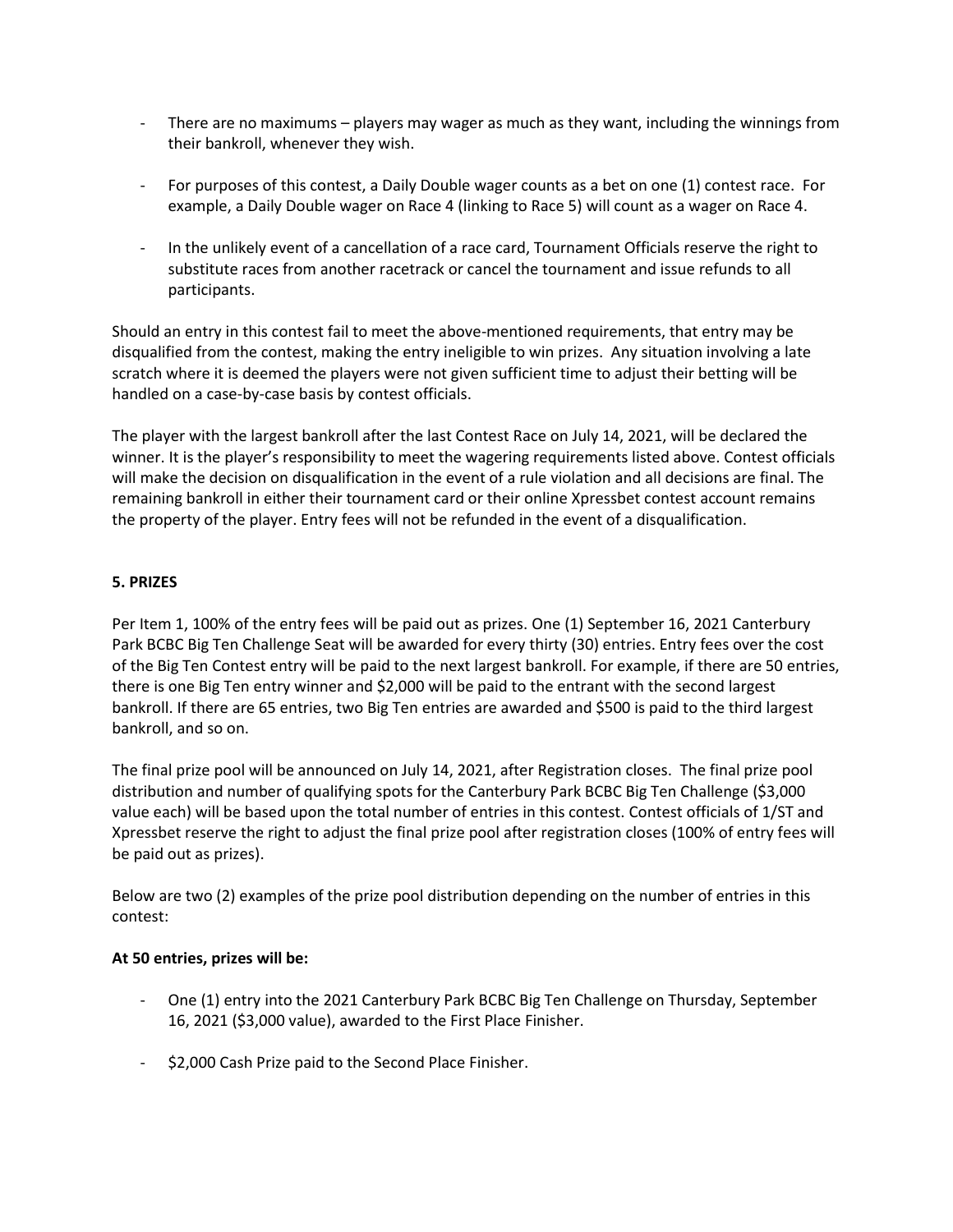#### **At 100 entries, prizes will be:**

- Three (3) entries into the 2021 Canterbury Park BCBC Big Ten Challenge on Thursday, September 16, 2021 (\$3,000 value), awarded to the First Place Finisher, Second Place Finisher and Third Place Finisher.
- \$1,000 Cash Prize paid to the Fourth Place Finisher.

## **CANTERBURY PARK BCBC BIG TEN CHALLENGE ENTRIES**

The prize entries into the 2021 Canterbury Park BCBC Big Ten Challenge (\$3,000 value each) will be valid for Thursday, September 16, 2021. Each entry prize will be valid for a maximum of one full paid entry (total value \$3,000).

**About the Canterbury Park BCBC Big Ten Challenge:** The Canterbury Park BCBC Big Ten Challenge will be held on Thursday, September 16, 2021 featuring all Canterbury Park races. Guaranteed prizes are TEN (10) 2021 Breeders' Cup Betting Challenge Seats, valued at \$10,000 each, TWO (2) 2022 National Horseplayers Championship (NHC) Seats and \$10,000 in cash prizes. For more information, please visit [https://www.canterburypark.com/racing-promotions/big-ten-bcbc-handicapping-contest/.](https://www.canterburypark.com/racing-promotions/big-ten-bcbc-handicapping-contest/)

**Dual Qualified for the Canterbury Park BCBC Big Ten Challenge:** A player that has two (2) entries into the Canterbury Park BCBC Big Ten Challenge prior to the start of this contest can accept an entry prize if, and only if, they have a contest entry finish in a placing that earns a Big Ten Challenge entry. However, per the Big Ten Challenge rules, a player may only compete in the contest a maximum of two (2) times. As a result, any number of Big Ten Challenge entries won over the permitted two (2), are required to be transferred, or sold, to another player by notifying Canterbury Park Contest officials prior to September 13, 2021.

**Winning Multiple Canterbury Park BCBC Big Ten Challenge Entries**: A player may win up to two (2) Big Ten Challenge entries in this contest. In order to win up to two (2) entries into the Big Ten Challenge in this contest, a player would need to have two (2) entries in this contest that finish in the final standings where both entries qualify to earn an entry prize, and a Big Ten Challenge entry is available at the time of each entry's respective prize selection.

**Canterbury Park BCBC Big Ten Challenge Cancelation:** In the event that the 2021 Big Ten Challenge is not contested, the winner of a Big Ten Challenge entry will receive \$3,000 in tournament credits that can be applied to any other buy-in tournament(s) offered by Xpressbet, Gulfstream Park or Santa Anita Park during the 2021 or 2022 calendar years.

## **6. CHECK IN FOR CONTEST ENTRIES**

#### *Xpressbet.com Check-In*

On the day of the contest, after completing registration, the player must log into their Xpressbet account. During login, the player will be prompted to select their Main Xpressbet Account or their Xpressbet Contest Account. The Contest wagers must be placed through the Contest account. If a player has purchased multiple entries, they will have the option to choose which Contest account they would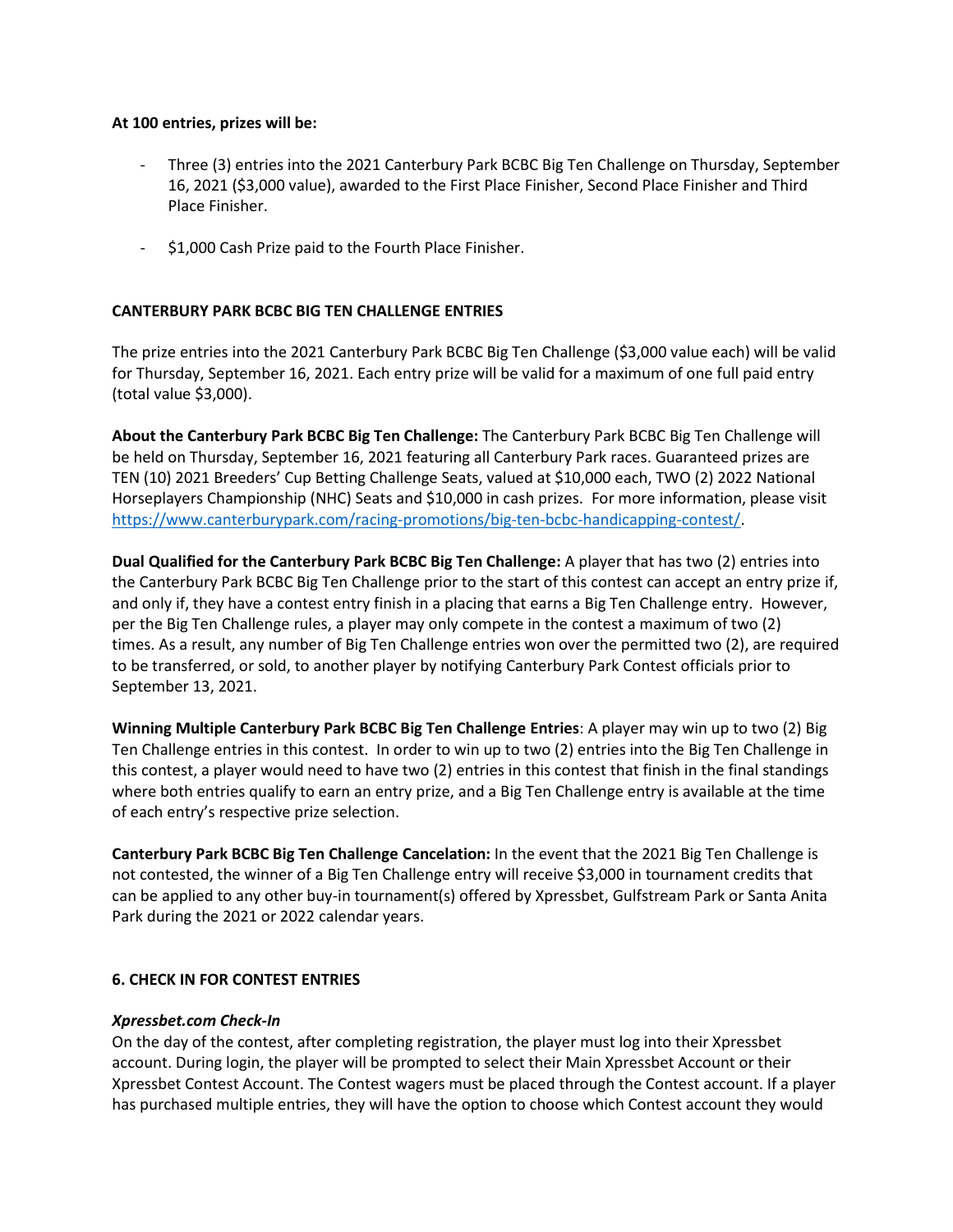like to use at log in. Players may open multiple browser windows and log into each Contest account in different windows.

## **7. ADVANCE WAGERING**

Advance wagering will not be permitted unless prior approval has been obtained by a contest official. Wagers for each race must be placed after the prior race has been declared official. This rule is designed to maintain an accurate leaderboard. If a player needs to advance wager for any reason, a player must contact a contest official. The contest official will decide if an advance wager will affect the integrity of the leaderboard. All decisions are final and penalties for violating this rule will be at the sole discretion of contest officials.

## **8. CASHING OUT**

#### *Xpressbet.com Entries*

Players competing online will not be able to cash out their account balances until after the results of the final live contest race on Wednesday, July 14, 2021 become official. After the contest is official, any remaining balance from the Contest account will be transferred back to the player's primary Xpressbet account.

#### **9. IRS WITHHOLDING:**

Per the tax rules by the U.S. Treasury Department and the Internal Revenue Service.

#### **10. SCRATCHES**

If a horse is scratched after a wager is placed, it is the player's responsibility to change their selection prior to the start of the race in order to meet contest parameters. If a late scratch occurs or a horse is declared a 'non-starter' and post time prevents the selection of an alternate horse or bet cancellation, the contestant will not be disqualified for failure to bet the minimum amount and any live tickets bet will be in play.

## **11. CONTEST STANDINGS:**

Contest standings will be based off of each player's bankroll on their official contest entry. Standings will rank all bankrolls based off of dollar value from largest to smallest, with first place being the largest bankroll and last place being the smallest bankroll.

Current standings will be posted after every race, or as soon as the information is available. Standings will be posted at xpressbet.com.

#### **12. TIES**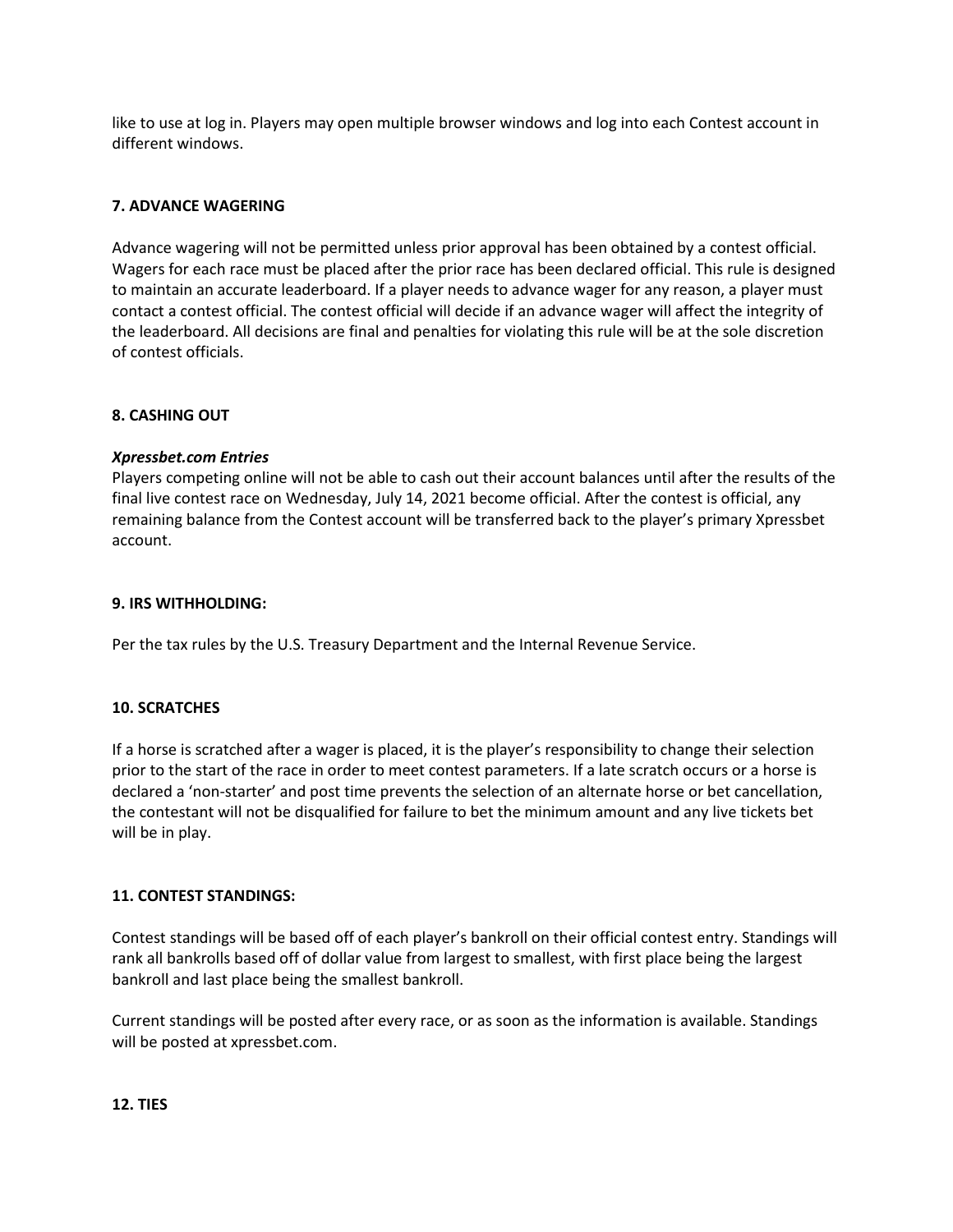In a result of a tie between any of the finishing positions, the following will be done with regard to prize distribution:

## *For Entry Prizes*

If the tie occurs in a place in the standings that will earn an entry prize, the player with the largest dollar amount in total wagers will be declared the winner of the tie and awarded the higher placing in the final official standings, resulting in that player having the first choice (among the tied players) of one (1) prize entry. For example, if two players tie for third place and player #1 has wagered a total of \$300 ending with a bankroll of \$1,000 and player #2 has wagered a total of \$600 finishing with a bankroll of \$1,000 (based on wagering his/her winnings as well as original bankroll), Player #2 will receive the higher placing and will be able to choose a prize entry before Player #1.

If both players wagered the same amount and finished with the same final bankroll, the player with the highest single race profit will be awarded the higher placing in the final official standings. In the event both players wagered the same amount, finished with the same bankroll, and tied with the largest single race profit, the higher placing will be decided by whoever registered for the contest first.

## *For Cash Prizes*

If the tie occurs in a place in the standings that will earn a cash prize, then the cash prizes for that tied placing and the subsequent placing will be combined and split evenly among the tied players. For example, if two players finish tied for third place in the final standings, then the cash prize for third place and the cash prize for fourth place will be combined together and then split evenly among the players tied for third place.

## **13. ELIGIBILITY/DISCLOSURE**

The following are ineligible to participate in this contest: Employees of Xpressbet, Canterbury Park, Amtote and contest officials.

If a player has an ownership or other interest in any horses running in any of the contest races, or holds a pari-mutuel license in any jurisdiction, then all involvements and licenses must be fully disclosed to contest officials prior to the start of the contest. Failure to disclose any ownership interest or license can result in disqualification. Trainers, owners or any other player with another interest can bet that race, but must bet their horse to WIN in a WPS pool wager or "ON TOP ONLY" when wager in the Exacta or Trifecta pool.

## **14. TAXES**

Liabilities for any and all federal, state, and local taxes are solely the responsibility of prize winners.

# **15. AFFIDAVITS**

Affidavits confirming compliance of all the rules of this contest will be required of all participants. All prize winners acknowledge that if they enter this contest under a fraudulent name and/or Social Security number, they will be immediately disqualified from this and all future contests held by 1/ST.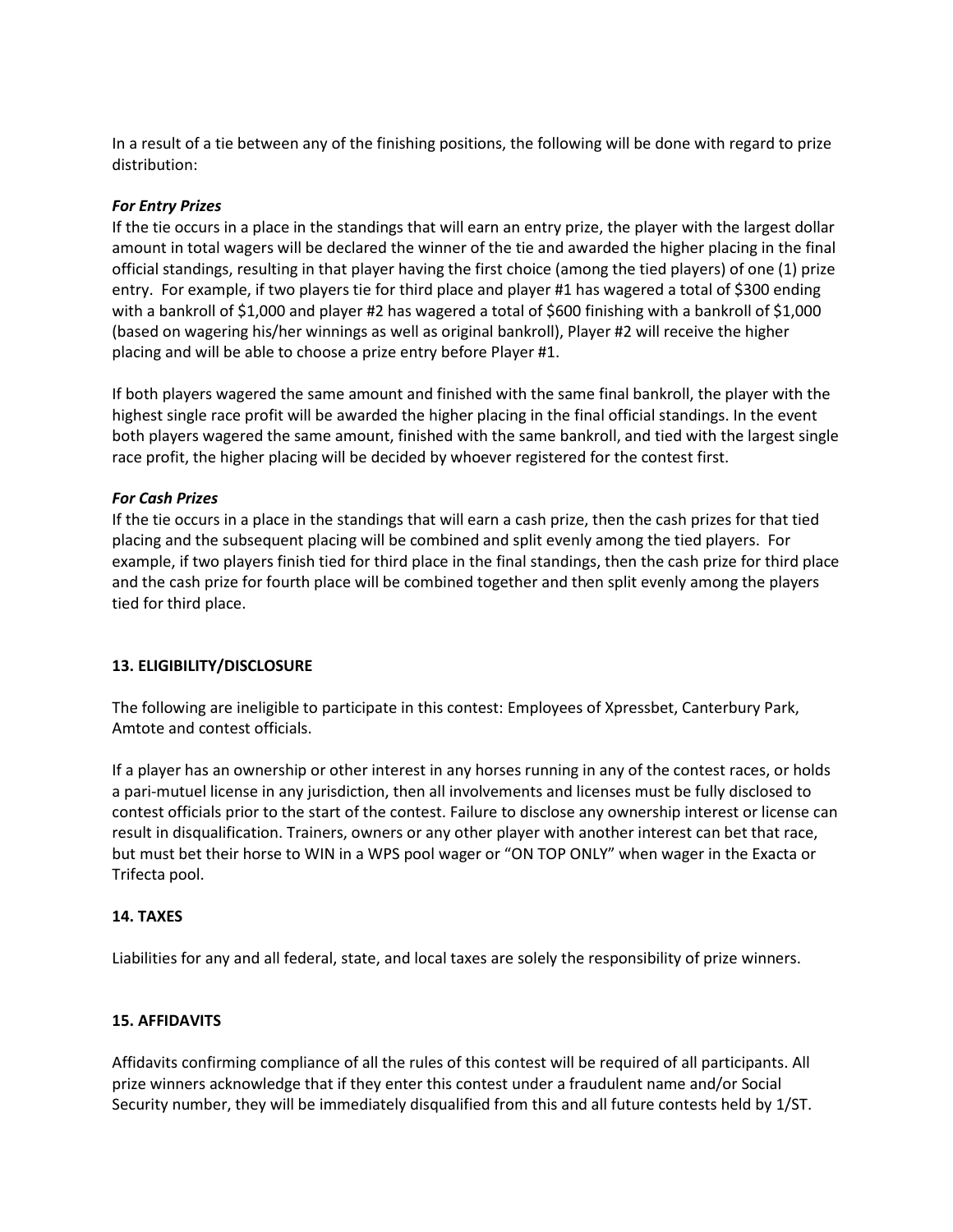Positive identification is required of contestants and prize winners. Positive identification is a driver's license with a picture and same address and birth date used on the entry forms, and/or other forms of identification as deemed adequate by contest officials. Social Security information is also the responsibility of the player and must be provided before the players are given their bankroll cards. Contestants also consent to the use of their names, pictures and video images to be used by 1/ST.

## **16. JUDGING AND DISPUTES:**

The management of Xpressbet reserve the right to interpret all questions and conditions in regard to this event, without claim for damages or recourse of any kind. All decisions made by contest officials will be final and all questions and definitions not covered explicitly in these rules shall be interpreted by contest officials. Contest officials reserve the right to amend these rules at any time.

Anyone found to have engaged in or attempted to engage in any act that contest officials believe in their sole and absolute discretion compromises or could compromise the competitive integrity of this contest, including collusion, will be subject to sanctions imposed by The Stronach Group management. The nature and extent of the sanctions imposed shall be in the sole and absolute discretion of 1/ST management and may include, but shall not be limited to, the following:

- Forfeiture of prize money
- Disqualification from the contest
- Loss of privilege to participate in future Xpressbet, Santa Anita Park or Gulfstream Park handicapping contests

## **SPECIAL RULE REGARDING COLLUSION**

Collusion among players could be grounds for disqualification, specifically, combining of entries. An example would be:

Player A and Player B have 2 entries each. All have \$300. They play a race together with the intent to get one entry to an extremely high number. At race conclusion, one entry stands at \$20,000 and the other three are at zero. Actions similar to this among any amount of players – 2 or more – will result in disqualification of the players involved. Players with 2 entries are allowed to player those entries in any fashion they choose within the rules, and collusion rules do not apply to one person.

# *All players must make their own final selections and betting decisions independently of every other player in the contest.*

# **17. RELEASE OF LIABILITY; DISCLAIMER OF WARRANTY; FORUM SELECTION CLAUSE**

This Contest is subject to all applicable federal, state, and local laws. By participating in this Contest, Entrants and winners agree to indemnify, release and hold harmless Sponsor, affiliates, parent corporation, officers, and directors (the "Released Parties") from any and all liability, for loss, harm, damage, injury, cost or expense whatsoever, including without limitation, tax liabilities, property damage, personal injury (including emotional distress), and/or death caused, directly or indirectly, from the awarding, acceptance, possession, use, misuse, loss or misdirection of any prize or resulting from